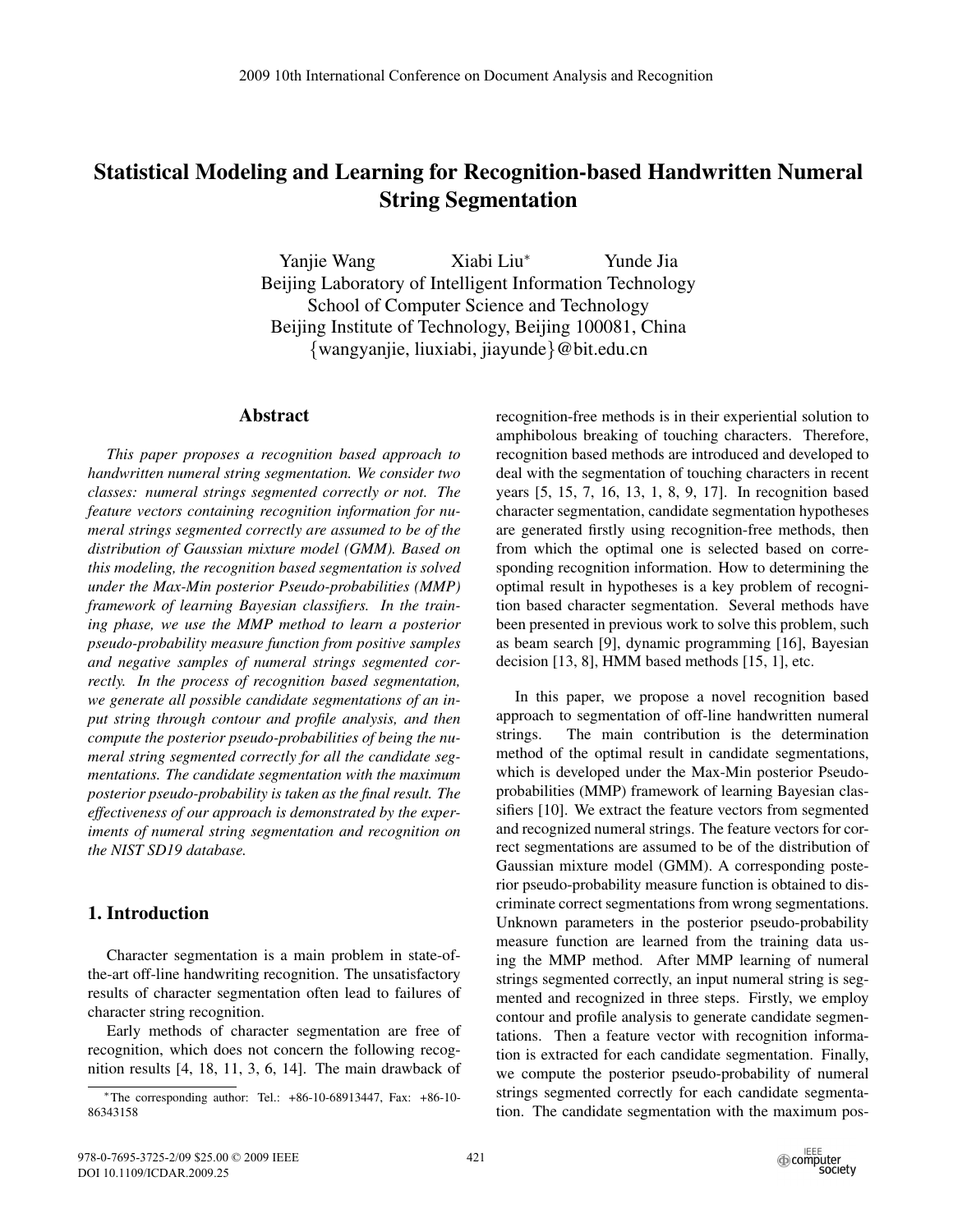terior pseudo-probability is selected as the optimal one. We conducted the experiments of segmentation and recognition of off-line handwritten numeral strings on NIST SD19 database. In the length-free test where the number of digits in the string is not been preset, 97.45% and 94.6% correct rates of segmentation were achieved for 2-digit and 3 digit strings, respectively. The corresponding results were 97.95% and 95.4% in the length-fixed test where we preset the numbers of digits in the strings as the true ones. These results are comparable to those reported previously.

The rest of this paper is organized as follows. Section 2 describes the generation method of candidate segmentations. Section 3 presents the GMM modeling of numeral strings segmented correctly and the MMP method of determining the optimal segmentation. Section 4 discusses the experimental results. We conclude the paper in Section 5.

## **2. Generating Candidate Segmentations**

In this stage, the numeral string is over-segmented to generate candidate segmentations in order that the correct segmentation is guaranteed to be included in these candidate segmentations. Our method is a modified version of Lei et al.'s [8].

Firstly, two kinds of points in the contour of a numeral string are extracted as candidate segmentation points. We use contour analysis to extract the points with high curvature in the contour, and employ profile analysis to detect the points around which the Euclidean distance between top profile and bottom profile change greatly.

Then we travel the set of candidate segmentation points to get candidate segmentation lines. For each candidate segmentation point, a corresponding segmentation line is obtained as follows. Let  $A$  denote a candidate segmentation point under consideration. Suppose A is in the top contour. We compute Euclidean distances between A and all candidate segmentation points in the bottom contour. If the least distance is smaller than some threshold, then the line corresponding with the least distance will be taken as a candidate segmentation line. Or else, a vertical line passing through A towards the bottom contour will be taken as a candidate segmentation line. The process above is similar if A is in the bottom contour. After all candidate segmentation points are processed in this way, we check the obtained set of candidate segmentation lines. If several candidate segmentation lines are adjacent to each other, only one of them is preserved and others are deleted.

Finally, candidate segmentations are generated based on candidate segmentation lines. Each candidate segmentation line can be used to cut the string into two parts. So let  $m$  be the number of candidate segmentation lines, then the possible number of segmented digits is in  $\{1, 2, \dots, m + 1\}$ . If the number of digits in the string is known beforehand, let it



**Figure 1. The illustration of candidate segmentation generation: (a) a numeral string image; (b) the top contour and points with high curvature in it; (c) the bottom contour and points with high curvature in it; (d) the top profile; (e) the bottom profile; (f) the points around which Euclidean distances between top and bottom profile change greatly; (g) candidate segmentation lines; (h) the candidate segmentation corresponding with (1, 2) numbered in Fig. 1g.**

be *n*, then  $C_m^{n-1}$  candidate segmentations will be generated. Oppositely, if the number of digits in the string is unknown, then we must consider all possible numbers of segmented digits, thus the number of candidate segmentations generated will be  $\sum_{n=1}^{m+1} C_m^{n-1}$ .

In Fig. 1, we take an image of the numeral string "623" as an example to illustrate the process of generating candidate segmentations.

## **3. Determining the Optimal Segmentation**

The optimal segmentation is selected from the set of candidate segmentations generated in Section 2. To solve this problem, we apply the digit classifier of Chen et al. [2] to recognize segmented blocks in each candidate segmentation and design a 5-D feature vector with corresponding recognition information to represent each candidate segmentation. The feature vectors for correct segmentations are then assumed to be of the distribution of GMM. A resultant posterior pseudo-probability measure function is obtained to discriminate the correct segmentations from the wrong ones.

## **3.1 Gaussian Mixture Modeling of Numeral Strings**

After segmentation and recognition, a numeral string is represented as a 5-D feature vector  $\mathbf{x} = \{x_1, x_2, x_3, x_4, x_5\}$ , elements in which are explained as follows.

1)  $x_1$ : the average similarity between segmented digits and corresponding recognition results in the string.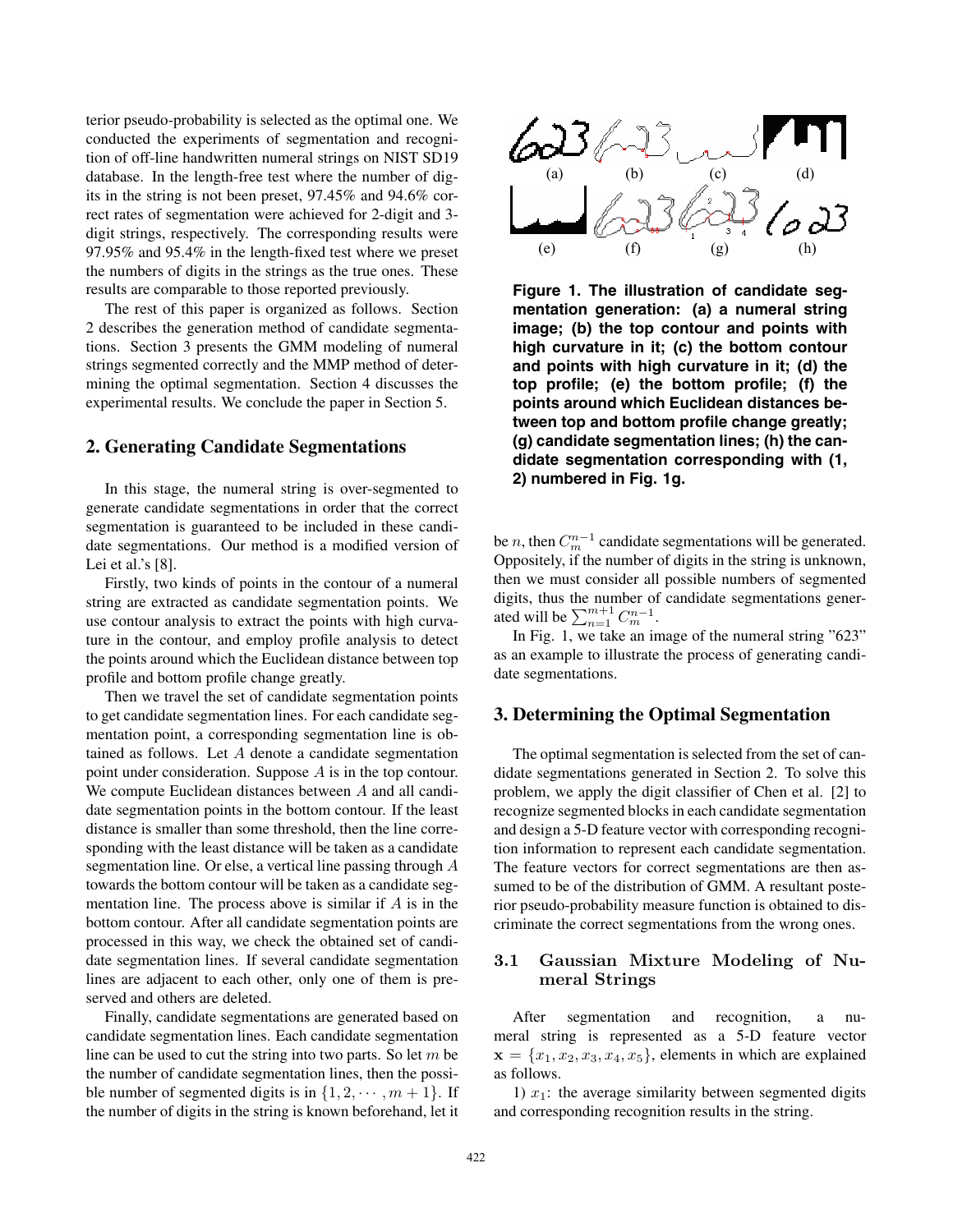2)  $x_2$ : the smallest similarity between segmented digits and corresponding recognition results in the string.

3)  $x_3$ : the ratio of the largest height to the smallest height for segmented blocks in the string.

4)  $x_4$ : the ratio of the largest width to the smallest width for segmented blocks in the string.

5)  $x_5$ : the ratio of the average width of segmented blocks to the height of the whole string.

Generally speaking, digits segmented correctly are more similar to corresponding recognition results than digits segmented improperly. Therefore it is reasonable to evaluate candidate segmentations using similarities between digits segmented and corresponding recognition results. Here we consider the average similarity and the smallest similarity for a numeral string. Furthermore, digits in the string are usually written in regular size. It is singular to write a digit in much larger or smaller size than other digits in a string. Therefore, we use  $x_3$ ,  $x_4$ , and  $x_5$  to evaluate the regularity of each candidate segmentation.

We assume that  $\mathbf{x} = \{x_1, x_2, x_3, x_4, x_5\}$  for numeral strings segmented correctly is of the distribution of GMM. Let C denote the class of numeral strings segmented correctly, K be the number of components in the GMM,  $\mu_k$ ,  $\Sigma_k$ , and  $w_k$  be the mean, the covariance matrix, and the weight of the  $k$ -th Gaussian component respectively,  $\sum_{k=1}^{K} w_k = 1$ , then we have

$$
p(\mathbf{x}|C) = \sum_{k=1}^{K} w_k N(\mathbf{x}|\boldsymbol{\mu}_k, \boldsymbol{\Sigma}_k),
$$
 (1)

where

$$
N(\mathbf{x}|\boldsymbol{\mu}_k, \boldsymbol{\Sigma}_k)
$$
  
=  $(2\pi)^{-\frac{5}{2}} |\boldsymbol{\Sigma}_k|^{-\frac{1}{2}} \exp\left(-\frac{1}{2}(\mathbf{x} - \boldsymbol{\mu}_k)' \boldsymbol{\Sigma}_k^{-1}(\mathbf{x} - \boldsymbol{\mu}_k)\right),$  (2)

For practical computation,  $\Sigma_k$  is assumed as a diagonal matrix, i.e.  $\Sigma_k = [\sigma_{kj}]_{j=1}^5$ .

#### **3.2. MMP Based Segmentation Evaluation**

Based on the GMM modeling of numeral string segmented correctly, we identify the correct segmentation from candidate segmentations under the MMP framework of learning Bayesian classifiers. In this section, the resultant MMP algorithm of identifying correct segmentation is described. The reader is referred to the paper of Liu et al. [10] for more details of the MMP framework.

Let  ${x_i}_{i=1}^m$  be the set of feature vectors extracted from candidate segmentations, then the corresponding posterior pseudo-probability measure function is

$$
f(p(\mathbf{x}_i|C)) = 1 - \exp(-\lambda p(\mathbf{x}_i|C)), \tag{3}
$$

where  $\lambda$  is a positive number. In fact, the value of  $f(p(\mathbf{x}_i|C))$  imitate the posterior probability of being correct segmentation for each candidate segmentation. Therefore, we select the candidate segmentation with the maximum posterior pseudo-probability as the optimal result  $i^*$ , i.e.

$$
i^* = \arg\max_{i \in \{1, 2, \cdots, m\}} f(p(\mathbf{x}_i | C)).
$$
 (4)

The set of unknown parameters in Eq.3 is

$$
\mathbf{\Lambda} = \{\lambda, w_k, \boldsymbol{\mu}_k, \boldsymbol{\Sigma}_k\}, k = 1, \cdots, K,
$$
 (5)

Accordingly, the posterior pseudo-probability measure function can be expressed as  $f(\mathbf{x}_i; \Lambda)$ .

We estimate  $\Lambda$  from the training data using the MMP learning method. In the MMP learning, the posterior pseudo-probabilities of the class for its positive samples are maximized towards 1, while those for its negative samples are minimized towards 0. In this paper, the class of numeral strings segmented correctly is under consideration. Correct segmentations for arbitrary numeral strings are its positive samples, and wrong segmentations are its negative samples.

Let  $m$  and  $n$  be the numbers of positive and negative samples of numeral strings segmented correctly in the training data,  $\hat{\mathbf{x}}_i$  and  $\bar{\mathbf{x}}_j$  be the feature vector of arbitrary positive and negative sample, respectively. According to the MMP learning, the objective function is designed as

$$
F(\mathbf{\Lambda})
$$
  
=  $\frac{n}{m+n} \sum_{i=1}^{m} [f(\hat{\mathbf{x}}_i; \mathbf{\Lambda}) - 1] + \frac{m}{m+n} \sum_{j=1}^{n} [f(\bar{\mathbf{x}}_j; \mathbf{\Lambda})],$  (6)

 $F(\Lambda)=0$  means the hundred-percent separability between correct and wrong segmentation. Consequently, we can obtain the optimal parameter set  $\Lambda^*$  by minimizing  $F(\Lambda)$ :

$$
\Lambda^* = \arg\min_{\Lambda} F(\Lambda). \tag{7}
$$

In this paper, the gradient descent algorithm is employed to optimize the parameter set  $\Lambda^*$  according to Eq. 7.

#### **4. Experimental Results**

We conducted experiments of numeral string segmentation and recognition on NIST SD19 database [12], which is one of the most popular databases in the field of digit recognition. NIST SD19 database contains 3699 forms filled by different writers, from which we manually collected 2300 two-digit strings and 700 three-digit strings. The digits are touched with each other in these strings.

300 two-digit strings and 200 three-digit strings were used for training, and other strings for test. That is to say,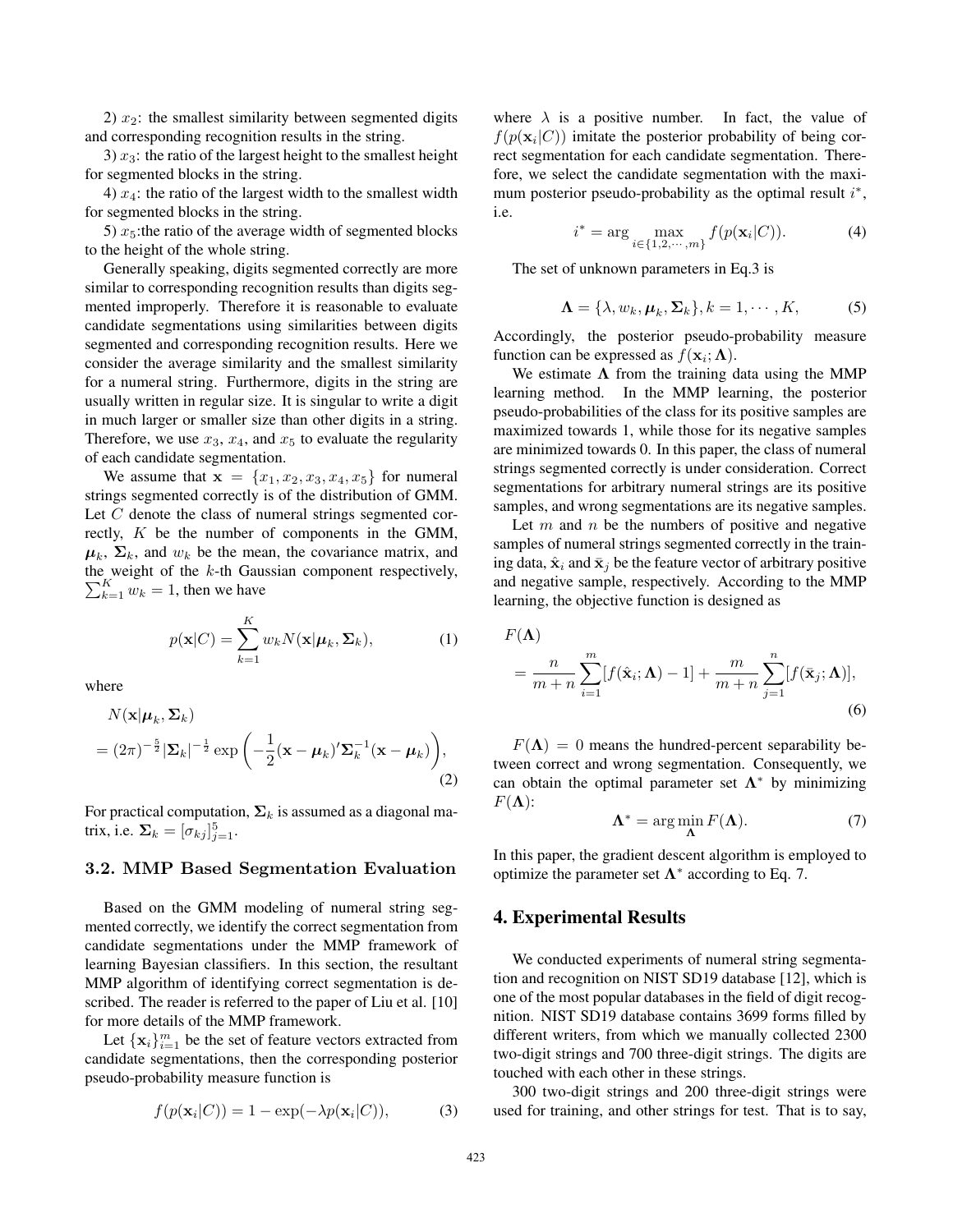623 497 588 022 207 059 49 00 38 86 20 52

**Figure 2. Examples of numeral strings which are correctly segmented and recognized.**

we have 500 positive samples among which 300 and 200 for two-digit strings and three-digit strings, respectively. As for negative samples, we performed the over-segmentation procedure described in Section 2 on training strings, all candidate segmentations corresponding with wrong segmentations were taken as negative samples. In this way, 4025 negative samples, including 1047 for two-digit strings and 2978 for three-digit strings, were obtained. After the training, we conducted two kinds of experiments on the test set: length-fixed and length-free. In length-fixed test, the numbers of digits in the strings are preset as the true ones. In length-free test, the numbers of digits in the strings are determined automatically in the segmentation and recognition process.

In length-free test, we achieved 97.45% and 94.6% correct rates of segmentation for 2-digit and 3-digit strings, respectively. The better results were obtained in length-fixed test, where 97.95% and 95.4% correct rates of segmentation were achieved for 2-digit and 3-digit strings, respectively. These experimental results are listed in Table 1 where we also collected and listed the results of similar experiments reported in previous works.

Fig. 2 shows some of numeral strings which were segmented and recognized correctly in experiments. Fig. 3 shows some examples of wrong segmentation or recognition. The reasons behind the errors are analyzed in the following: (1) There are distinct differences between widths of digits in the string, as shown in Fig. 3a; (2) There are essential segmentation ambiguities which cannot be solved by even human, as shown in Fig. 3b; (3) The strings are segmented correctly, but recognized incorrectly, as shown in Fig. 3d. Based on the analysis above, the performance of our method could be improved through exploring more effective features of numeral strings segmented correctly and using more sophisticated digit classifiers.

# **5. Conclusions**

In this paper, a recognition based approach to numeral string segmentation has been proposed under the Max-Min posterior Pseudo-probabilities (MMP) framework of learning Bayesian classifiers. We extract the feature vectors with recognition information from numeral strings segmented



**Figure 3. Examples of wrong segmentation or recognition.**

and recognized. The feature vectors for numeral strings segmented correctly are assumed to be of the distribution of Gaussian mixture model. A corresponding posterior pseudo-probability measure function is obtained to discriminate correct segmentations from wrong segmentations. Unknown parameters in the posterior pseudo-probability measure function are learned from the training data by the MMP method. For an input image of numeral string, candidate segmentations are generated firstly according to contour and profile analysis, then the optimal one with the maximum posterior pseudo-probability is selected as the final result.

We conducted the experiments of numeral string segmentation and recognition on NIST SD19 database. 97.45% and 94.6% correct rates of segmentation were achieved respectively for 2-digit and 3-digit strings in length-free test, and 97.95% and 95.4% respectively for 2-digit and 3-digit strings in length-fixed test. These results are comparable to those reported in previous works. The analysis on experimental results reveals that the performance of our method could be improved through exploring more effective features of numeral strings segmented correctly and using more sophisticated digit classifiers in the future.

# **6. Acknowledgements**

This research was partially supported by 973 Program of China (No. 2006CB303103), Excellent Young Scholars Research Fund of Beijing Institute of Technology (No. 2008YS1203), Open Fund of the National Laboratory of Pattern Recognition, and MCE Theme Project Fund of Microsoft Research Asia (No. FY08-RES-THEME-158).

## **References**

- [1] A. S. Britto, R. Sabourin, F. Bortolozzi, and C. Y. Suen. The recognition of handwritten numeral strings using a twostage hmm-based method. *International Journal of Document Analysis and Recognition*, 5:102–117, 2003.
- [2] X. Chen, X. Liu, and Y. Jia. Learning handwritten digit recognition by the max-min posterior pseudo-probabilities method. In *International Conference on Document Analysis and Recognition*, 2007.